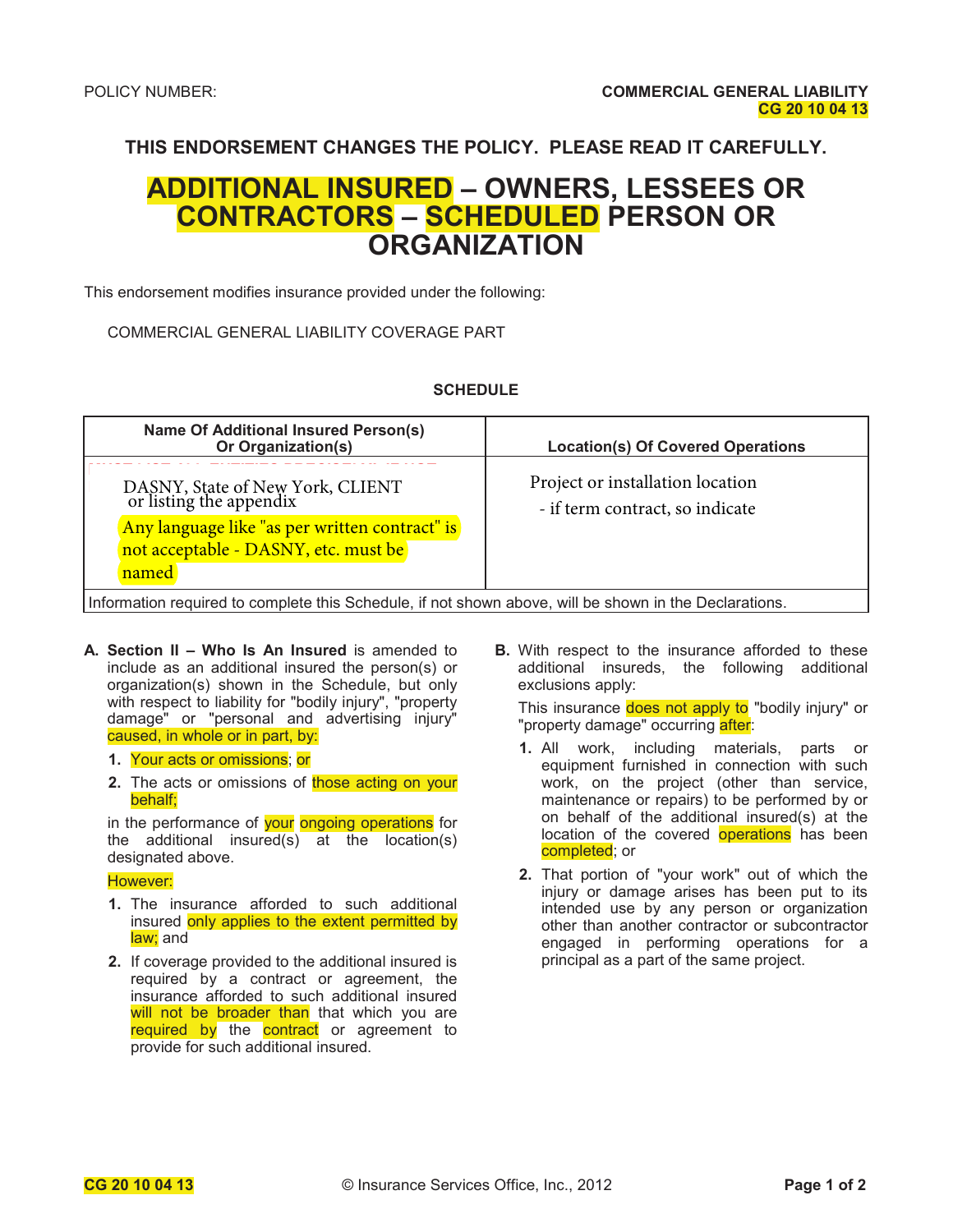**C.** With respect to the insurance afforded to these additional insureds, the following is added to **Section III – Limits Of Insurance:**

If coverage provided to the additional insured is required by a contract or agreement, the most we will pay on behalf of the additional insured is the amount of insurance:

**1.** Required by the **contract** or agreement; or

**2.** Available under the applicable Limits of Insurance shown in the Declarations;

#### whichever is less.

This endorsement shall not increase the applicable Limits of Insurance shown in the Declarations.

HIGHLIGHTS ADDED TO THE FORM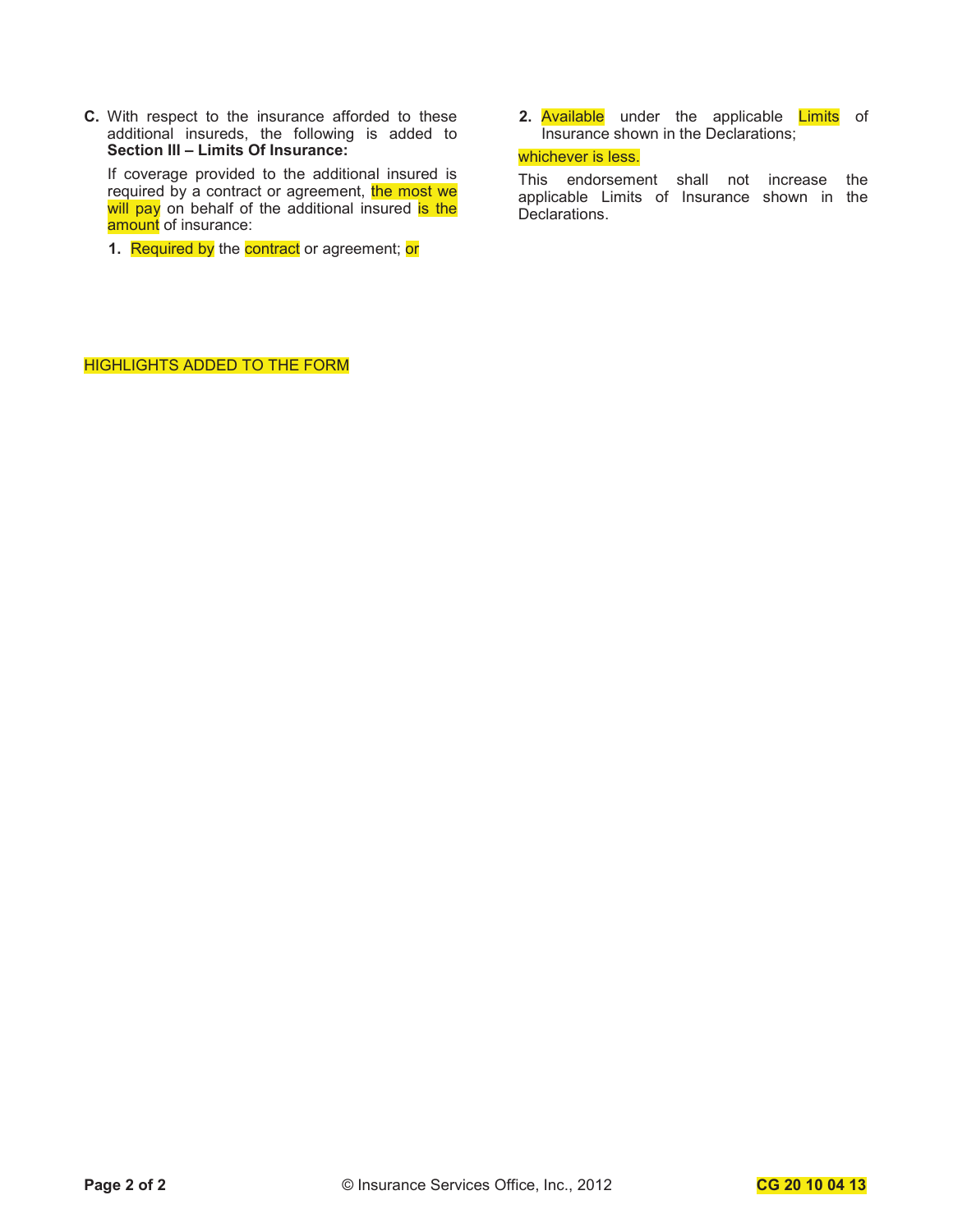### **THIS ENDORSEMENT CHANGES THE POLICY. PLEASE READ IT CAREFULLY.**

### **ADDITIONAL INSURED – OWNERS, LESSEES OR CONTRACTORS – COMPLETED OPERATIONS**

This endorsement modifies insurance provided under the following:

#### COMMERCIAL GENERAL LIABILITY COVERAGE PART PRODUCTS/COMPLETED OPERATIONS LIABILITY COVERAGE PART

#### **SCHEDULE**

| Name Of Additional Insured Person(s)<br>Or Organization(s)                                             | <b>Location And Description Of Completed Operations</b>    |
|--------------------------------------------------------------------------------------------------------|------------------------------------------------------------|
| DASNY, State of New York, CLIENT<br>or appendix, if applicable                                         | Project or installation location<br>- if term, so indicate |
| Any language like "as per written contract" is<br>not acceptable - DASNY, etc. must be named           |                                                            |
|                                                                                                        |                                                            |
| Information required to complete this Schedule, if not shown above, will be shown in the Declarations. |                                                            |

**A. Section II – Who Is An Insured** is amended to include as an additional insured the person(s) or organization(s) shown in the Schedule, but only with respect to liability for "bodily injury" or "property damage" caused, in whole or in part, by "your work" at the location designated and described in the Schedule of this endorsement performed for that additional insured and included in the "products-completed operations hazard".

#### However:

- **1.** The insurance afforded to such additional insured only applies to the extent permitted by law; and
- **2.** If coverage provided to the additional insured is required by a contract or agreement, the insurance afforded to such additional insured will not be broader than that which you are required by the contract or agreement to provide for such additional insured.

**B.** With respect to the insurance afforded to these additional insureds, the following is added to **Section III – Limits Of Insurance:** 

If coverage provided to the additional insured is required by a contract or agreement, the most we will pay on behalf of the additional insured is the amount of insurance:

- **1.** Required by the contract or agreement; or
- **2.** Available under the applicable Limits of **Insurance** shown in the Declarations;

#### whichever is less.

This endorsement shall not increase the applicable Limits of Insurance shown in the Declarations.

#### HIGHLIGHTS ADDED TO THE FORM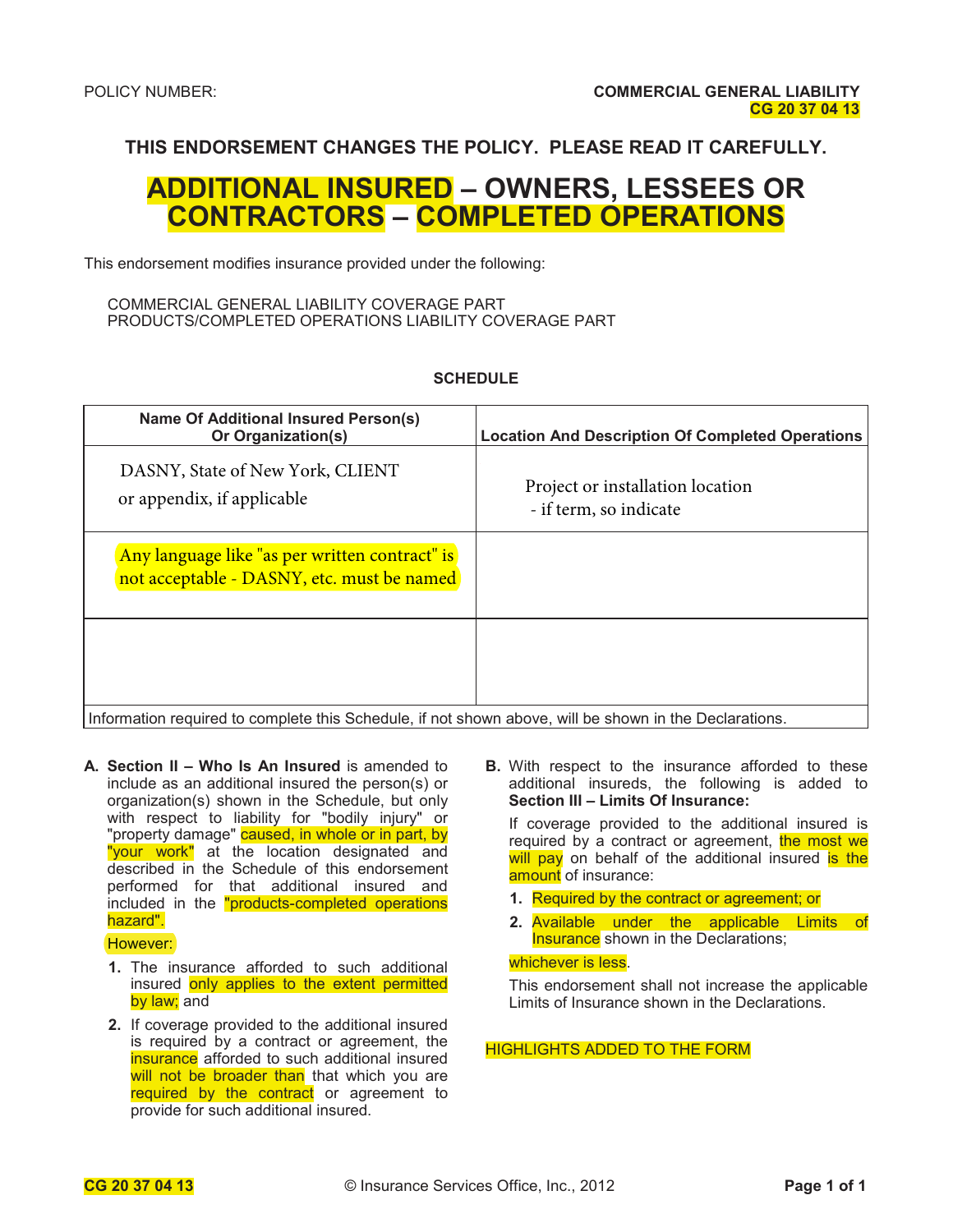**COMMERCIAL GENERAL LIABILITY CG20010413** 

**THIS ENDORSEMENT CHANGES THE POLICY. PLEASE READ IT CAREFULLY.** 

## **PRIMARY AND NONCONTRIBUTORY -OTHER INSURANCE CONDITION**

This endorsement modifies insurance provided under the following:

COMMERCIAL GENERAL LIABILITY COVERAGE PART PRODUCTS/COMPLETED OPERATIONS LIABILITY COVERAGE PART

The following is added to the **Other Insurance**  Condition and supersedes any provision to the contrary:

**Primary And Noncontributory Insurance** 

This insurance is primary to and will not seek contribution from any other insurance available to an additional insured under your policy provided that:

**(1)** The additional insured is a Named Insured under such other insurance; and

**(2)** You have agreed in writing in a contract or agreement that this insurance would be primary and would not seek contribution from any other insurance available to the additional insured.